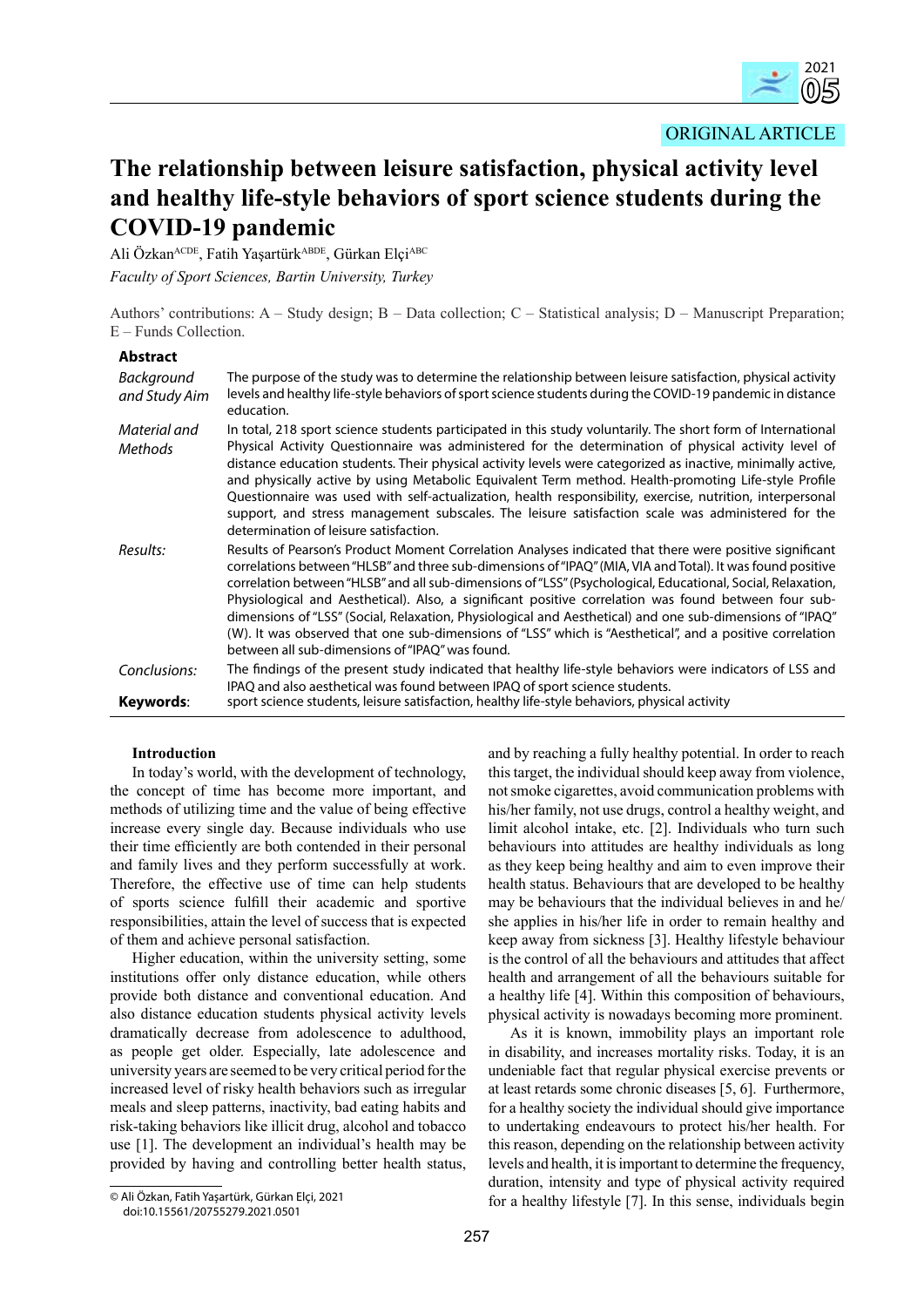

to consciously increase their physical activity, become healthier, and their leading of a healthy life increase their quality of life. If the physical activity of individuals during their studentship years become a habit, it will help them to lead a healthy life in their future life after graduation. In this sense, the students' knowledge and application of the aspects of healthy life and physical activity will give him/ her an advantage in terms of quality of life. The results obtained in our research show that in general, the average points for healthy lifestyle behaviour of the students are at medium levels. This result may be put in a "good" category for our country which is a developing one. However, the sample in our research is made up of sports science students, therefore, we can say fairly that the healthy, intellectual, and cognitive capabilities expected from university education have not been sufficiently obtained. It is observed both in the media and in research that healthy lifestyle behaviours are debated all over the world and that endeavours are made, and efforts are spent in order to turn it into a habit. If individuals want to have a healthy future or if it is their aim to increase the quality of their life, it is necessary that they should adapt these behaviours to fit their lives. Therefore, having habits of physical activity from childhood onwards, making physical exercise an essential part of one's life and at least increasing daily physical activity are all important factors with respect to maintaining one's health and decreasing the risk of health threats that individuals may face in the future.

In this sense, increasing people's awareness of their physical activity also increases the quality of life for individuals, and makes them healthier. If physical activity habits are engrained in people's lives during their school years, then this will be a foundation for a healthy life in their future years. In this sense, if students know about the aspects of a healthy lifestyle and physical activity and if they apply these factors, this will provide them with advantages in their quality of life [8]. This study which has been designed within this context will be a basis for sport science students so that they can exhibit healthy behaviours and be good role models for their athletes to ensure that society grows old healthily. In this context, in order for the individual to be healthy, exhibit a healthy life-style and increase his/her life quality, he/she should increase his/her level of physical activity. In order that the individual can lay the foundation for a healthy life, he/she should make physical activity and exercise a habit in his/ her student years at school so that this will have a lasting impact on him/her. The role of the elementary school teacher is very important in this respect, because his/ her students who are in childhood usually consider him/ her as a role model. In this sense, the fact that students perceive a healthy life-style and that they apply it in their daily lives will provide them with advantages from the viewpoint of a healthy life. Regular physical activity is a key health behavior from a public health perspective, as it has a remarkable impact on health. In respect to upper respiratory tract infection (URTI), caused by pathogens like COVID-19, physical activity may ameliorate pathological out-comes, by promoting the release of stress hormones responsible for reducing excessive local inflammation within the respiratory tract and by inducing the secretion of anti-inflammatory cytokine. Several evidences have also demonstrated that physical activity can be effective in ameliorating the mental well-being and having the potential to prevent symptoms of mental health disorder such as depression and anxiety [9].

The concept of leisure time is defined as time spent away from compulsory duties such as sleeping, working, and eating and what is important is that people spend their leisure time more efficiently with quality activities [10]. Leisure time is generally referred to in correlation with positive concepts such as happiness, entertainment, and satisfaction, and is seen as an element that can bring about a positive lifestyle [56]. Leisure activities are important as they stimulate cultural and economic development, increase work efficiency, and support education and academic competence. In other words, leisure time is when individuals feel free and can express themselves [11]. Leisure time is a very comprehensive concept associated with tourism, artistic and cultural activities, and especially physical activity [12, 13].

Leisure satisfaction is the positive perceptions or feelings formed as a result of engaging in leisure activities [14]. This concept is also defined as the positive emotions that individuals attain as a result of satisfying their needs through recreational activities [15]. Additionally, leisure satisfaction indicates the level of fulfillment individuals perceive from leisure activities [16]. Leisure satisfaction significantly affects an individual's perception of life satisfaction [17] and is an active component of increasing quality of life and experiencing positive feelings towards life itself [18]. The concept of leisure satisfaction can contain a wide range of variables, which is demonstrated by the fact that the demographic, socio-cultural, educational, psychological, and economic factors that influence it [18, 19] differ among individuals. The literature review shows that regular participation in leisure activities leads to higher satisfaction as well as multivariate improvement in individuals [20-22].

The positive correlation between leisure satisfaction and job satisfaction, motivation, quality of life, education level, and life balance [18, 23, 24] emphasizes how important, productive, and effective leisure time activities are for the individual.

The objective of this study was to determine the relationship between leisure satisfaction, physical activity levels and healthy life-style behaviors of sport science students during the COVID-19 pandemic in distance education.

## **Material and Methods**

#### *Participants*

In the study, two hundred eighteen male and female (male –  $n=128$ ; female –  $n=90$ ) students at Faculty of Sport Science in Bartın University participated voluntarily. Before data collection, the students were given information comprehensibility of the questions. Health-promoting life-style behaviors and physical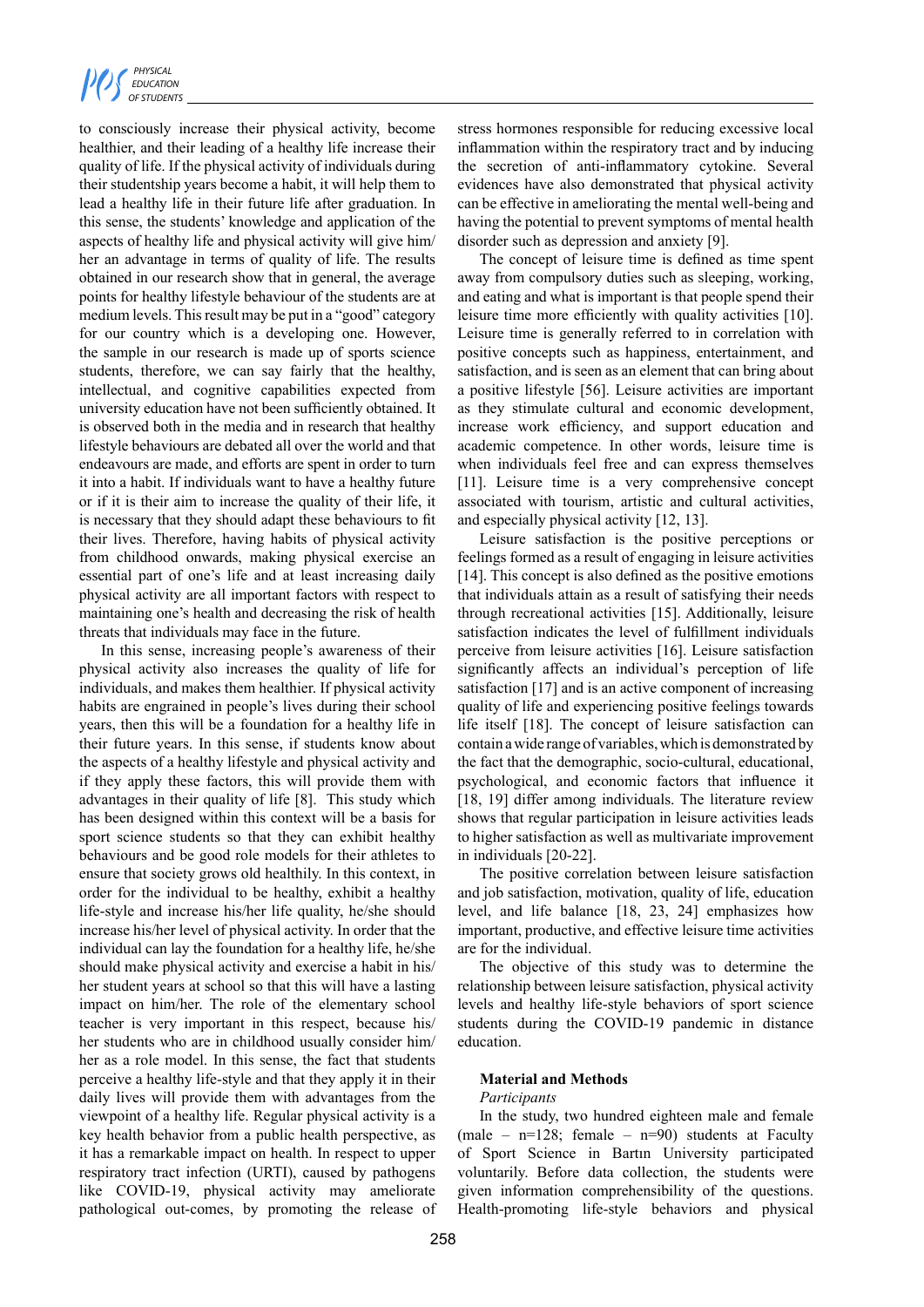

activity data were obtained with the questionnaire form by mailing with students.

# *Research Design*

We utilized the descriptive survey model for research purposes. Descriptive survey models are conducted on the whole population or a group or sample to make a general judgment in a population composed of many elements [57].

## *Data Collection Tools*

## *The Leisure Satisfaction Scale (LSS)*

The "Leisure Satisfaction Scale (LSS)" developed by Beard and Ragheb [14] now the short form, which is the form used Hawkins et al. [25]. It was adapted into Turkish by Gökçe and Orhan [26] a 5-point likert scale and the scores go from " $1 -$ Almost never true" to " $5 -$ Almost always true". There are 24 items on the scale and 6 sub-dimensions, namely Psychological, Educational, Sociological, Physical, Relaxation, and Aesthetic. The findings of the item analysis conducted on the Turkish validity of the measurement tool confirmed the sixfactor structure of the scale. Although many methods are recommended for content validity, according to [27] the item, reliability, and validity analyses conducted following the production of the measurement tool actually prove the content validity of the tool. The internal consistency coefficient for the Turkish validity and reliability study of LSS was 0.90 for the general total, 0.77 for the psychological sub-dimension, 0.77 for the educational sub-dimension, 0.76 for the sociological subdimension, 0.80 for the relaxation sub-dimension, 0.79 for the physical sub-dimension, and 0.79 for the aesthetic sub-dimension. Since this result is between 0.60-0.80, which [28] stated as quite reliable, it means that LSS has internal consistency reliability.

## *Health-promoting life-style profile scale*

The participants were asked to provide information about the demographic factors, such as age, gender, and education. Health-promoting Life-style Profile Scale was used for collecting data on their health behaviors. Health-promoting life-style profile scale was developed by Walker et al. [29] and composed of 48 items and 6 subscales and consists of questions about health-promoting behaviors. The subscales were on self-actualization (SA), health responsibility (HR), exercise (E), nutrition (N), interpersonal support (IS), and stress management (SM). The total score reflects the healthy life-style behavior. Four more items were added to the scale, and now the scale is composed of 52 items [30]. Each respondent was asked to rate each item on likerts' 1 to 4 response scale where 1 corresponds to never, 2 sometimes, 3 often, 4 regularly. Alpha coefficient reliability of the scale was 0.92, and alpha coefficient reliability of the subscales varied from 0.70 to 0.90. The reliability of the scale for Turkish population was tested by Esin [4] and Akça [31]. Alpha coefficient reliability of the scale was 0.91 in Esin's study and 0.90 in Akça's study.

## *International Physical Activity Questionnaire (IPAQ)*

IPAQ is a validated instrument to determine physical activity level of the participants [32]. IPAQ measures the

frequency, duration, and level of intensity of physical activity in the last seven days across all contexts and allows for the calculation of metabolic equivalents (MET). MET presents the weekly amount of physical activity. It is a product of frequency, duration, and intensity of the physical activity performed in the last seven days. Physical activity level was measured as hours per week (MET-hours/ week) calculated according to the existing guidelines [33]. Based on the self-reported MET, frequency, and intensity of the physical activity, people can be classified into groups having low, moderate and high level of physical activity. Inactive (sedentary, low) group included the participants who reported lower than 600 MET-min/week of exercise. Minimally active (moderate level of physical activity) group included the participants who reported 601-3,000 MET-min/week of exercise, and physically active group (high, recommended level) included the participants who reported more than 3,000 MET-min/week of exercise. In this study, PA levels of the participants were evaluated through Turkish short version of IPAQ [34]. Translation and validation study of Turkish version for the university students indicated an evidence for construct validity, criterion validity (accelerometer-IPAQ short form)  $(r=0.30)$ , and test-retest stability  $(r=0.69)$  [34].

## *Statistical Analysis*

Means, standard deviations and range variability values are given as descriptive statistics, and the relationship between leisure satisfaction, healthy life-style behaviors and physical activity level was evaluated by Pearson's Product Moment Correlation Analysis. All analyzers were executed in SPSS for Windows (version 16.0) and the level of statistical significance was set at p<0.05.

#### **Results**

The leisure satisfaction, physical activity levels and healthy life-style behaviors of sport science students during the COVID-19 pandemic in distance education in Bartın University as assessed in this study are displayed in Table 1, 2, 3 and 4 respectively. Table 3 shows the correlations between healthy life-style behaviors and physical activity level.

Descriptive characteristics of the subjects across body composition are shown in Table 1. Table 1 shows the average, standard deviation and range variability values of the body composition of sport science students during the COVID-19 pandemic in distance education in Bartın University. According to this table, the highest rate was reached in BMI for male and the lowest rate in female university students. Results indicated that the subjects have normal body mass index.

Table 2 indicates the average values of physical activity of the university students proved that the students had physical active group. As expected, male students had better scores when compared to the female students in all parameters listed. The mean values for physical activity were in the physically active group for both male and female students. The mean values for physical activity were in the physically active group for male but the mean values for physical activity were in the moderate level of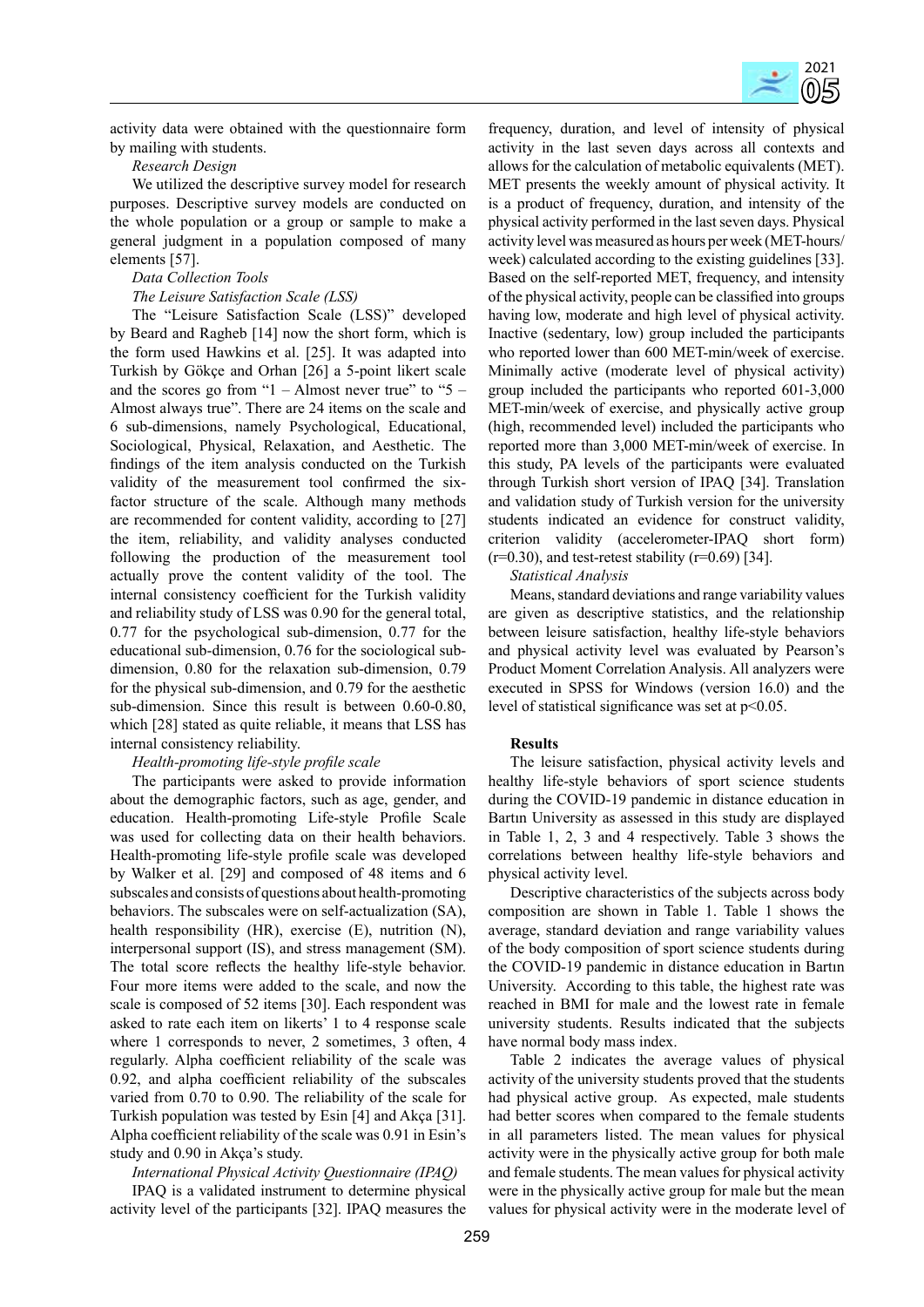

|                              | Age     |            | <b>Body Weight</b> |            | <b>Height</b> |            | <b>BMI</b>           |            |  |
|------------------------------|---------|------------|--------------------|------------|---------------|------------|----------------------|------------|--|
| <b>Participants</b>          | (years) |            | (kg)               |            | (cm)          |            | (kg/m <sup>2</sup> ) |            |  |
| <b>Sport Science</b>         | Mean    | <b>STD</b> | Mean               | <b>STD</b> | Mean          | <b>STD</b> | Mean                 | <b>STD</b> |  |
| <b>Students</b>              | 21.53   | 1.91       | 68.42              | 13.72      | 172.73        | 8.71       | 22.72                | 3.20       |  |
|                              | Min.    | Max        | Min                | Max        | Min           | Max        | Min                  | Max        |  |
| $(n=218)$                    | 18      | 29         | 44                 | 128        | 150           | 193        | 17.9                 | 35.45      |  |
|                              | Mean    | <b>STD</b> | Mean               | <b>STD</b> | Mean          | <b>STD</b> | Mean                 | <b>STD</b> |  |
| <b>Male Students</b>         | 21.64   | 1.85       | 75.63              | 12.44      | 178.32        | 6.08       | 23.73                | 3.41       |  |
| $(n=128)$                    | Min.    | Max        | Min                | Max        | Min.          | Max        | Min                  | Max        |  |
|                              | 19      | 26         | 44                 | 128        | 156           | 193        | 18.08                | 35.45      |  |
|                              | Mean    | <b>STD</b> | Mean               | <b>STD</b> | Mean          | <b>STD</b> | Mean                 | <b>STD</b> |  |
| <b>Female Students</b> 21.38 |         | 1.99       | 58.28              | 7.85       | 164.85        | 4.95       | 21.43                | 2.60       |  |
| $(n=90)$                     | Min.    | Max.       | Min.               | Max.       | Min           | Max        | Min                  | Max.       |  |
|                              | 18      | 27         | 45                 | 78         | 150           | 176        | 17.99                | 27.30      |  |

**Table 1.** Average, standard deviation and range variability values of the body composition of the sport science students

BMI: Body mass index, kg: kilogram, cm: centimetre, m<sup>2</sup>: square meter, min: minimum, max: maximum

**Table 2.** Average, standard deviation and range variability values of the physical activity of the sport science students

| <b>Participants</b>                         | W                    |                       | <b>MIA</b>           |                      | <b>VIA</b>           |                       | т                    |                       | <b>Physical</b><br><b>Activity</b> |
|---------------------------------------------|----------------------|-----------------------|----------------------|----------------------|----------------------|-----------------------|----------------------|-----------------------|------------------------------------|
| <b>Sport</b><br><b>Science</b>              | Mean<br>899.85       | <b>STD</b><br>1125.12 | Mean<br>586.51       | <b>STD</b><br>878.66 | Mean<br>1644.22      | <b>STD</b><br>1934.28 | Mean<br>3130.58      | <b>STD</b><br>2931.83 | Physically<br><b>Active Group</b>  |
| <b>Students</b><br>$(n=218)$                | Min.<br>$\mathbf 0$  | Max.<br>7276          | Min.<br>$\mathbf{0}$ | Max.<br>3000         | Min.<br>$\mathbf{0}$ | Max.<br>11520         | Min.<br>$\mathbf{0}$ | Max.<br>12076         | (3000 - >MET-<br>dk/week)          |
| <b>Male</b><br><b>Students</b><br>$(n=128)$ | Mean<br>1004.6       | <b>STD</b><br>1286.7  | Mean<br>641.2        | <b>STD</b><br>1014.3 | Mean<br>1995         | <b>STD</b><br>2161.8  | Mean<br>3640.9       | <b>STD</b><br>3187.4  | Physically<br><b>Active Group</b>  |
|                                             | Min.<br>$\mathbf{0}$ | Max.<br>7276          | Min.<br>$\mathbf{0}$ | Max.<br>6300         | Min.<br>$\mathbf{0}$ | Max.<br>11520         | Min.<br>$\mathbf{0}$ | Max.<br>12076         | (3000 - >MET-<br>dk/week)          |
| Female<br><b>Students</b><br>(n=90)         | Mean<br>750.75       | <b>STD</b><br>828.00  | Mean<br>509.66       | <b>STD</b><br>635.37 | Mean<br>1145.33      | <b>STD</b><br>1422.83 | Mean<br>2404.75      | <b>STD</b><br>2356.50 | Moderate Level<br>of Physical      |
|                                             | Min.                 | Max.                  | Min.                 | Max.                 | Min.                 | Max.                  | Min.                 | Max.                  | Activity<br>(600-3000MET-          |
|                                             | $\Omega$             | 3118                  | $\overline{0}$       | 3000                 | $\mathbf{0}$         | 7560                  | $\mathbf 0$          | 8398                  | dk/week)                           |

W: Walking, MIA: Moderate Intensity Activity, VIA: Vigorous Intensity Activity, Total: T

physical activity group.

Table 3 shows the healthy lifestyle behaviors of the sport science students. According to this table, the highest rate was reached in self-actualization sub-scale and the lowest rate in exercise. This finding depicts the contradictory attitude of university students towards exercise.

Table 4 shows the leisure satisfaction of the sport science students. According to this table, the highest rate was reached in relaxation sub-scale and the lowest rate in aesthetic.

As seen in Table 5, Results of Pearson's Product Moment Correlation Analyses indicated that there were positive significant correlations between "HLSB" and three sub-dimensions of "IPAQ" (MIA, VIA and Total) and was positive correlation between "HLSB" and all sub-dimensions of "LSS" (Psychological, Educational, Social, Relaxation, Physiological and Aesthetical). Also, a significant positive correlation was found between

four sub-dimensions of "LSS" (Social, Relaxation, Physiological and Aesthetical) and one sub-dimensions of "IPAQ" (W). At the end of this table result observed that, one sub-dimensions of "LSS" which is "Aesthtetical", a positive correlation was found between all sub-dimensions of "IPAQ".

## **Discussion**

This study explored the relationship between leisure satisfaction, physical activity levels and healthy life-style behaviors of sport science students during the COVID-19 pandemic in distance education.

It is important to find out the relationship between physical activity and healthy life-style behavior as the results would convey the need for more efficient opportunity of physical activities in student's life. Physical activity is defined as any bodily movement produced by skeletal muscles that require energy expenditure. Physical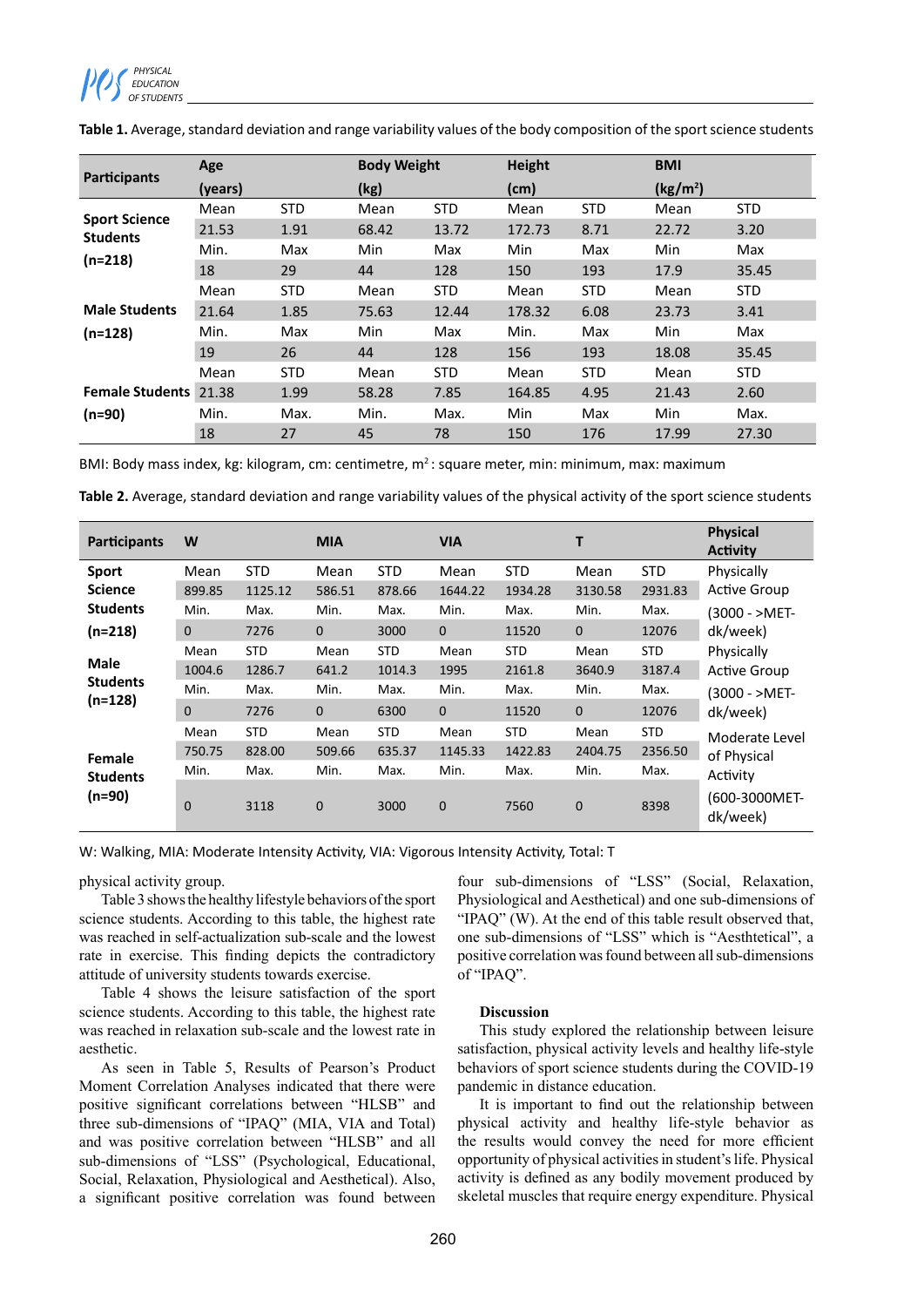

**Table 3.** Average, standard deviation and range variability values of the healthy life style behavior of the sport science students

| Participants                 | <b>Self</b><br><b>Realization</b><br>(SR) |            |       |            | <b>Health</b><br>(HR) |            | <b>Exercise</b><br><b>Responsibility</b><br>(E) |            | <b>Nutrition</b><br>(N) |            | Interpersonal<br><b>Support</b><br>(1S) |            | <b>Stress</b><br>management<br>(SM) |            | <b>Healthy Life</b><br><b>Style Behavior</b><br>(HLSB) |  |
|------------------------------|-------------------------------------------|------------|-------|------------|-----------------------|------------|-------------------------------------------------|------------|-------------------------|------------|-----------------------------------------|------------|-------------------------------------|------------|--------------------------------------------------------|--|
| Sport                        | Mean                                      | <b>STD</b> | Mean  | <b>STD</b> | Mean                  | <b>STD</b> | Mean                                            | <b>STD</b> | Mean                    | <b>STD</b> | Mean                                    | <b>STD</b> | Mean                                | <b>STD</b> |                                                        |  |
| <b>Science</b>               | 41.98                                     | 6.22       | 27.14 | 6.08       | 14.85                 | 3.47       | 18.98                                           | 5.72       | 22.74                   | 3.71       | 20.88                                   | 4.06       | 146.31                              | 21.76      |                                                        |  |
| <b>Students</b>              | Min.                                      | Max.       | Min.  | Max.       | Min.                  | Max.       | Min.                                            | Max.       | Min.                    | Max.       | Min.                                    | Max.       | Min.                                | Max.       |                                                        |  |
| $(n=218)$                    | 16                                        | 52         | 13    | 40         | 5                     | 20         | 6                                               | 24         | 16                      | 28         | 10                                      | 28         | 54                                  | 192        |                                                        |  |
|                              | Mean                                      | <b>STD</b> | Mean  | <b>STD</b> | Mean                  | <b>STD</b> | Mean                                            | <b>STD</b> | Mean                    | <b>STD</b> | Mean                                    | <b>STD</b> | Mean                                | <b>STD</b> |                                                        |  |
| Male                         | 42.69                                     | 6.29       | 27.67 | 6.04       | 15.46                 | 3.56       | 19.64                                           | 6.96       | 23.32                   | 3.68       | 21.67                                   | 3.93       | 149.98                              | 22.07      |                                                        |  |
| <b>Students</b><br>$(n=128)$ | Min.                                      | Max.       | Min.  | Max.       | Min.                  | Max.       | Min.                                            | Max.       | Min.                    | Max.       | Min.                                    | Max.       | Min.                                | Max.       |                                                        |  |
|                              | 16                                        | 52         | 15    | 40         | 8                     | 20         | 6                                               | 24         | 17.9                    | 28         | 14                                      | 28         | 54                                  | 192        |                                                        |  |
|                              | Mean                                      | <b>STD</b> | Mean  | <b>STD</b> | Mean                  | <b>STD</b> | Mean                                            | <b>STD</b> | Mean                    | <b>STD</b> | Mean                                    | <b>STD</b> | Mean                                | <b>STD</b> |                                                        |  |
| Female                       | 40.97                                     | 6.00       | 26.37 | 6.10       | 14.00                 | 3.46       | 18.03                                           | 3.02       | 21.93                   | 3.61       | 19.74                                   | 4.00       | 141.08                              | 20.30      |                                                        |  |
| <b>Students</b><br>(n=90)    | Min.                                      | Max.       | Min.  | Max.       | Min.                  | Max.       | Min.                                            | Max.       | Min.                    | Max.       | Min.                                    | Max.       | Min.                                | Max.       |                                                        |  |
|                              | 28                                        | 51         | 13    | 40         | 5                     | 20         | 12                                              | 24         | 16                      | 28         | 10                                      | 27         | 82                                  | 190        |                                                        |  |

**Table 4.** Average, standard deviation and range variability values of the Leisure Satisfaction Scale (LSS) of the sport science students

| Participants              | <b>Educational</b><br>Psychological<br>(PSY)<br>(EDU) |            |                | <b>Social</b><br><b>Relaxation</b><br>(SOC)<br>(REL) |                |            |              | (PHY)      | <b>Physiology</b> | <b>Aesthetic</b><br>(AES) |              | Leisure<br><b>Satisfaction</b><br>Scale (LSS) |              |            |
|---------------------------|-------------------------------------------------------|------------|----------------|------------------------------------------------------|----------------|------------|--------------|------------|-------------------|---------------------------|--------------|-----------------------------------------------|--------------|------------|
| Sport                     | Mean                                                  | <b>STD</b> | Mean           | <b>STD</b>                                           | Mean           | <b>STD</b> | Mean         | <b>STD</b> | Mean              | <b>STD</b>                | Mean         | <b>STD</b>                                    | Mean         | <b>STD</b> |
| <b>Science</b>            | 3.65                                                  | 0.80       | 3.87           | 0.82                                                 | 3.75           | 0.78       | 3.97         | 0.78       | 3.62              | 0.78                      | 3.62         | 0.77                                          | 3,74         | 0.78       |
| <b>Students</b>           | Min.                                                  | Max.       | Min.           | Max.                                                 | Min.           | Max.       | Min.         | Max.       | Min.              | Max.                      | Min.         | Max.                                          | Min.         | Max.       |
| $(n=218)$                 | $\mathbf{1}$                                          | 5          | $\mathbf{1}$   | 5                                                    | $\mathbf{1}$   | 5          | $\mathbf{1}$ | 5          | $\mathbf{1}$      | 5                         | $\mathbf{1}$ | 5                                             | $\mathbf{1}$ | 5          |
|                           | Mean                                                  | <b>STD</b> | Mean           | <b>STD</b>                                           | Mean           | <b>STD</b> | Mean         | <b>STD</b> | Mean              | <b>STD</b>                | Mean         | <b>STD</b>                                    | Mean         | <b>STD</b> |
| Male<br><b>Students</b>   | 3.66                                                  | 0.88       | 3.93           | 0.86                                                 | 3.81           | 0.85       | 3.94         | 0.84       | 3.65              | 0.81                      | 3.65         | 0.81                                          | 3.77         | 0.84       |
| $(n=128)$                 | Min.                                                  | Max.       | Min.           | Max.                                                 | Min.           | Max.       | Min.         | Max.       | Min.              | Max.                      | Min.         | Max.                                          | Min.         | Max.       |
|                           | $\mathbf{1}$                                          | 5          | $\mathbf{1}$   | 5                                                    | $\mathbf{1}$   | 5          | $\mathbf{1}$ | 5          | $\mathbf{1}$      | 5                         | $\mathbf{1}$ | 5                                             | $\mathbf{1}$ | 5          |
|                           | Mean                                                  | <b>STD</b> | Mean           | <b>STD</b>                                           | Mean           | <b>STD</b> | Mean         | <b>STD</b> | Mean              | <b>STD</b>                | Mean         | <b>STD</b>                                    | Mean         | <b>STD</b> |
| Female<br><b>Students</b> | 3.64                                                  | 0.69       | 3.80           | 0.74                                                 | 3.66           | 0.67       | 4.01         | 0.69       | 3.59              | 0.75                      | 3.57         | 0.65                                          | 3.75         | 0.69       |
| (n=90)                    | Min.                                                  | Max.       | Min.           | Max.                                                 | Min.           | Max.       | Min.         | Max.       | Min.              | Max.                      | Min.         | Max.                                          | Min.         | Max.       |
|                           | $\mathbf{1}$                                          | 2.5        | $\overline{2}$ | 5                                                    | $\overline{2}$ | 5          | 2.5          | 5          | 1.25              | 5                         | 2.5          | 5                                             | 1            | 5          |

**Table 5**. The relationship between leisure satisfaction, physical activity levels and healthy life-style behaviors of sport science students

| <b>Variables</b> | <b>PSY</b> | <b>EDU</b> | <b>SOC</b> | <b>REL</b> | <b>PHY</b> | <b>AES</b> | <b>LSS</b> | W        | <b>MIA</b>   | <b>VIA</b>   | Т         |
|------------------|------------|------------|------------|------------|------------|------------|------------|----------|--------------|--------------|-----------|
| <b>SR</b>        | $.307**$   | $.338**$   | $.372**$   | $.358***$  | $.257**$   | $.395***$  | $.397**$   | $.140*$  | $.210**$     | $.294**$     | $.310**$  |
| HR               | $.150*$    | $.192**$   | $.195***$  | $.137*$    | $.209**$   | $.240**$   | $.220**$   | $-.025$  | $.186***$    | $.216***$    | $.189**$  |
| E                | $.226**$   | $.264**$   | $.288**$   | $.268**$   | $.400**$   | $.290**$   | $.340**$   | .116     | $.266***$    | $.321**$     | $.336**$  |
| N                | $.142*$    | $.168*$    | $.159*$    | .120       | $.196***$  | $.168*$    | $.187**$   | .069     | .087         | $.163*$      | $.160*$   |
| IS               | $.334***$  | $.321**$   | $.418**$   | $.336**$   | $.364**$   | $.413**$   | $.428**$   | .123     | .129         | $.202**$     | $.219**$  |
| <b>SM</b>        | $.272**$   | $.283**$   | $.284***$  | $.270**$   | $.202**$   | $.289**$   | $.314**$   | .103     | $.209**$     | $.270**$     | $.281**$  |
| <b>HLSB</b>      | $.310**$   | $.342**$   | $.373**$   | $.327**$   | $.341**$   | $.393**$   | $.409**$   | .104     | $.248**$     | $.325**$     | $.328**$  |
| W                | .102       | .126       | $.140*$    | $.138*$    | $.149*$    | $.141*$    | $.156*$    | 1        | $.222**$     | $.273**$     | $.630**$  |
| <b>MIA</b>       | .078       | .095       | .115       | .105       | .102       | $.211***$  | $.138*$    | $.222**$ | $\mathbf{1}$ | $.350**$     | $.616**$  |
| <b>VIA</b>       | $-.025$    | .006       | $-.001$    | .027       | .079       | $.176***$  | .050       | $.273**$ | $.350**$     | $\mathbf{1}$ | $.869***$ |
|                  | .046       | .081       | .088       | .102       | $.140*$    | $.233**$   | $.134*$    | $.630**$ | $.616**$     | $.869**$     | 1         |

\*p<0.05; \*\* p<0.01; PSY – Psychological; EDU – Educational; SOC – Social; REL – Relaxation; PHY – Physiology; AES – Aesthetic; LSS - Leisure Satisfaction Scale.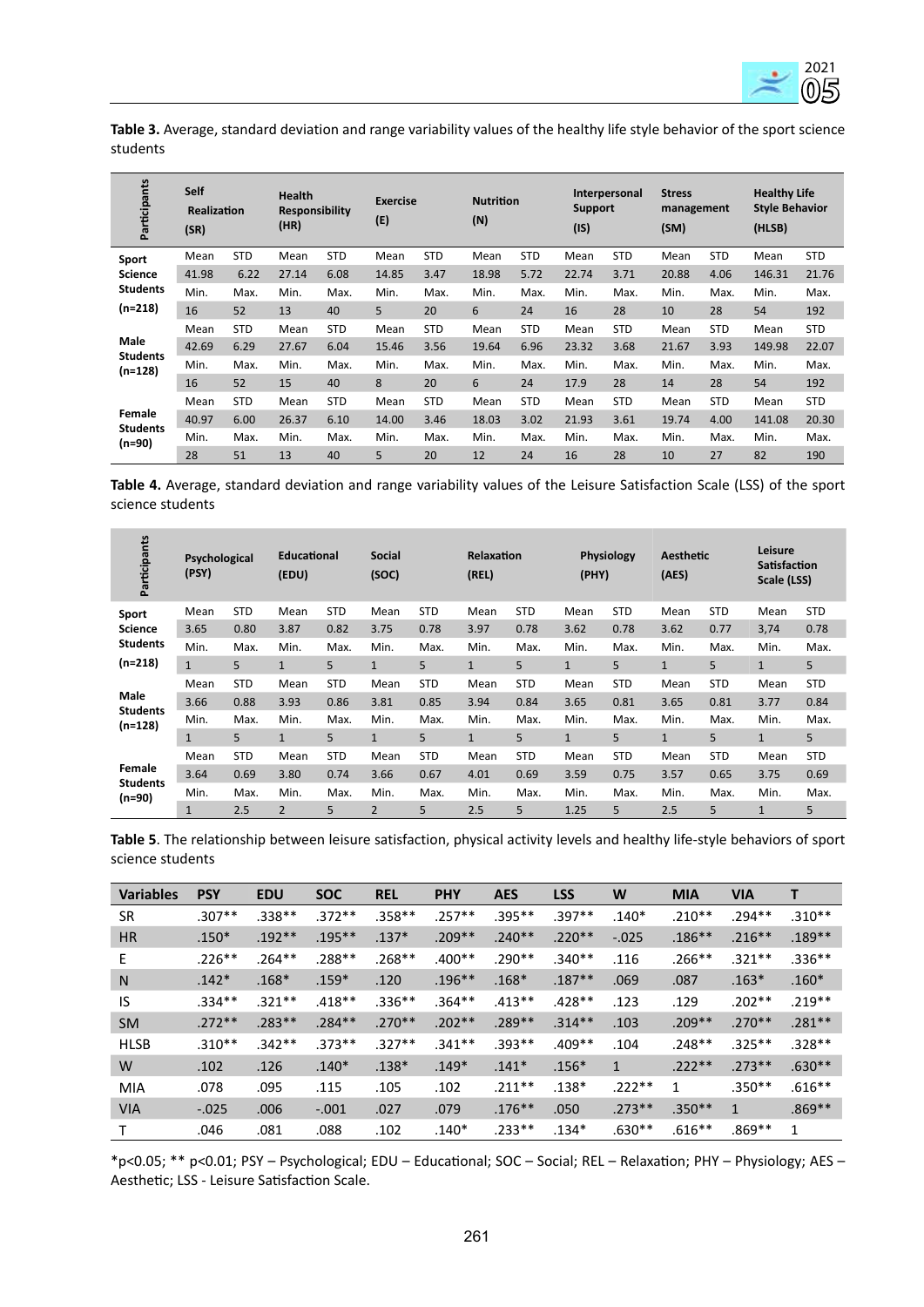

inactivity (lack of physical activity) has been identified as the fourth leading risk factor for global mortality (6% of deaths globally). Regular physical activity and exercise help improve physical fitness (aerobic fitness, muscular fitness, flexibility, and body composition) of individuals and, therefore, promote a healthy life-style [35]. Also, regular physical activity and exercise help improve physical fitness of individuals, thus promoting a healthy life-style.

Sedentary life-style leads to a greater risk of developing coronary heart disease, hypertension, high blood lipid profile, type 2 diabetes, obesity, and some forms of cancer, like colon and breast cancer. Many studies reported that engaging in physical activity and exercise on regular basis lowers blood pressure, improves lipoprotein profile, C-reactive protein, and other CHD biomarkers, enhances insulin sensitivity, and plays an important role in weight management [36-38]. On the other hand, physical inactivity and lack of exercise result in many problems including threatening or limiting a healthy life. Although some students were found to be a similar physically active, but body fat percentage were high due to their diet. Body fat percentage can differ according to age, nutrition, race, environmental factors and gender. On the other hand, health and physical fitness improves quality of life. It is known fact that modern technology results in a sedentary lifestyle [39, 40].

The present study depicted that distance education sport science students in Bartın University are physically active group in terms of physical activity level and have an average score in healthy life-style behaviors and leisure satisfaction. But Özkan [41] found that distance education students in Hoca Ahmet Yesevi University are minimally active in terms of physical activity level and have an average score in healthy life-style behaviors. Türkmen et al. [42] and Çelik et al. [43] reached to similar findings in their researches, which were carried on students in Çanakkale 18 Mart University and Bartın University in Turkey. Besides another study which focused on the university students' physical activity levels found that 50% of them were inactive or exercising below the recommended level [44]. In another study carried out in Turkey, Nacar et al. [45], found that even the Sports High Schools do not have sufficient sport facilities for the students. Therefore, it is difficult to expect the students to have awareness of healthy lifestyle behaviors without the existence of necessary conditions [41].

Although the LSS total score and total score averages of all sub-dimensions were close according to the gender variable, the results proved to be in favor of the male participants. Studies conducted by Acar and Yılmaz [46] on the leisure satisfaction of university students, by Aydın and Yaşartürk [47] on elite athletes studying at university, by Serdar and Demirel [48], on sports science students, by Uluç, Duman, and Acar [49], with university students, by Yaşartürk [50] on sports science students, and by Yaşartürk and Bilgin [51], on university students competing in handball are in line with this study. According to the gender variable, the average scores of men in LSS and its subdimensions were higher than that of women. Additionally,

when Doğan, Elçi, and Gürbüz [52] examined the average scores according to the gender variable in their study, they found that women got higher scores in educational and physical sub-dimensions, while men got higher scores in psychological, sociological, relaxation, and aesthetic subdimensions. In a study conducted on physical education and sports teaching students Erdemli and Yaşartürk [53] examined the average scores according to the gender variable and reported that results were in favor of women in the psychological and physical sub-dimensions and in favor of men in the education, sociological, relaxation, and aesthetic sub-dimensions. Cengiz and Yaşartürk [54] examined the average scores according to the gender variable in their study on fitness participants and found that women got higher scores in the physical and sociological sub-dimensions, and men in the psychological, education, relaxation, and aesthetic sub-dimensions. Hadi, Erdem, and Duman [55] did not find a significant difference between individuals participating in recreational sports activities in terms of gender variables in LSS and its sub-dimensions. Results of other studies in the literature present similarities with our study, which shows that men attain more satisfaction than women as a result of leisure activities. The findings show that leisure activities significantly affect participants and leisure satisfaction will increase as the frequency of participation in such activities increases.

## **Conclusions**

In conclusion the satisfaction sports science students attain from leisure activities will improve academic selfefficacy through individual and active participation, make students more mentally resistant during the COVID-19 pandemic and increase their motivation for education and healthy living.

#### **Recommendations**

Sports science students are recommended to do mental activities as well as physical activities, in order to develop healthy lifestyle habits during the pandemic period, as it will help them become less vulnerable to COVID-19.

During the pandemic, doing physical activities at home will be just as productive, therefore, sports science students are recommended not to disregard the importance of being active.

The satisfaction sports science students acquire from leisure activities will improve their living standards and it is recommended that they undertake various activities that will increase their motivation, particularly during the pandemic.

## **Acknowledgements**

This study was written by abridging Ali Özkan, Fatih Yaşartürk, Gürkan Elçi. No grants or financial aids were taken in this Project.

# **Financial support**

There is no financial support.

## **Conflict of interest**

The authors report no conflict of interest.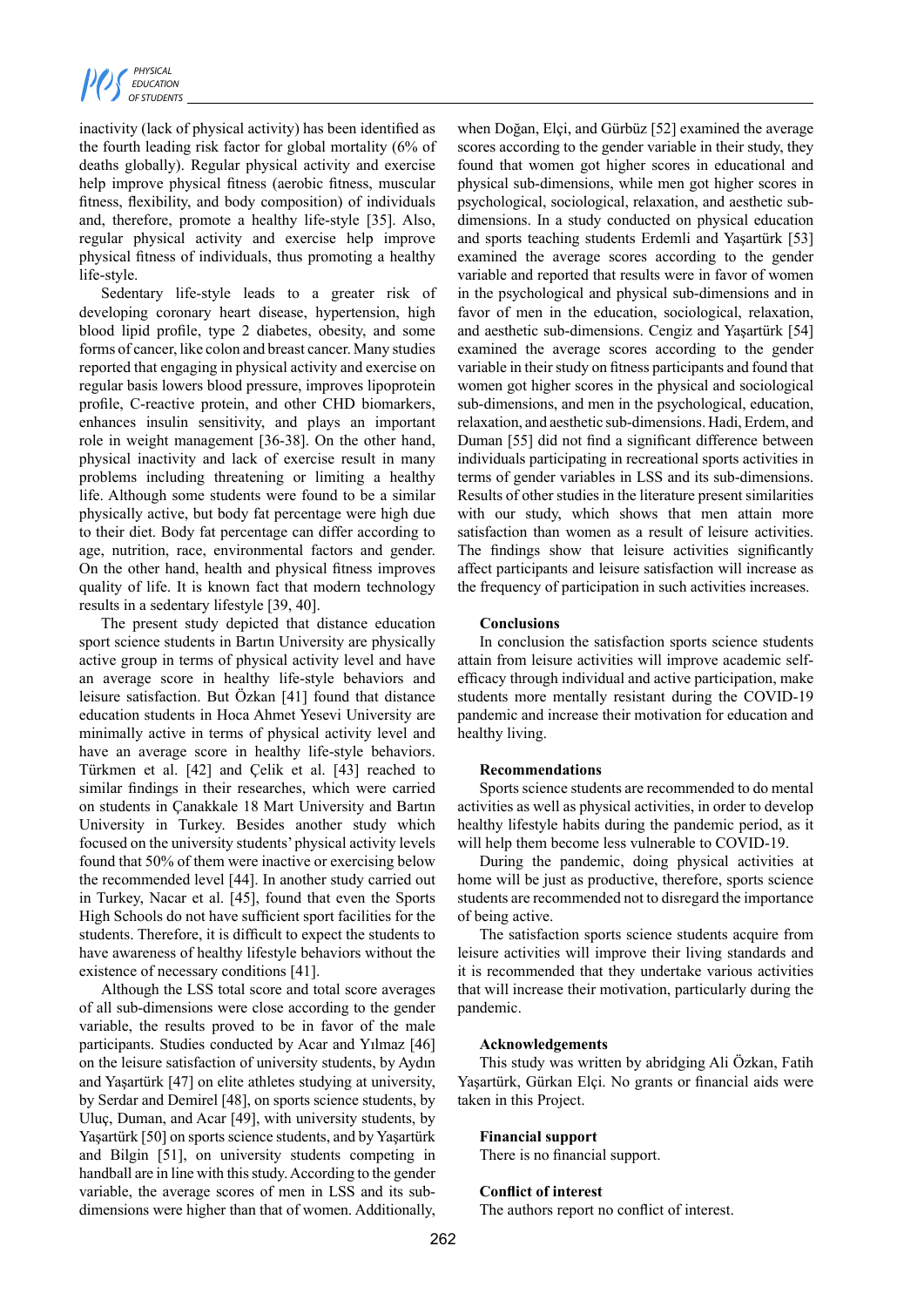

#### **References**

- 1. Z. *Health promoting behaviors and exercise stages of change levels of students at transition to university*. Ankara: Middle East Technical University Social Sciences Institute; 2007.
- 2. Çimen S. *Developing "health risk behaviours scale" in adolescents between 15 and 18 years old*. Istanbul: Istanbul University; 2003.
- 3. Yalçınkaya M, Özer FG, Karamanoğlu AY. *Evaluation of healthy lifestyle behaviors in health care workers*. TAF Preventive Medicine Bulletin, 2007; 6: 409–20.
- 4. Esin MN. *Evaluation and promotion of health behaviors of industry workers*. Istanbul: Istanbul University Health Science Institute; 1997.
- 5. Pate RR, Pratt M, Blair SN, Haskell WL, Macera CA, Bouchard C, King AC. Physical activity and public health: a recommendation from the centers for disease control and prevention and the american college of sports medicine. *JAMA*, 1995; 273(5): 402– 407. https://doi.org/10.1001/jama.1995.03520290054029
- 6. Pitta F, Troosters T, Probst V, Spruit M, Decramer M, Gosselink R. Quantifying physical activity in daily life with questionnaires and motion sensors in COPD. *European Respiratory Journal*, 2006; 27(5): 1040– 407. https://doi.org/10.1001/jama.1995.03520290054029
- 7. Montoye HJ. Introduction: evaluation of some measurements of physical activity and energy expenditure. *Medicine & Science in Sports & Exercise*, 2000; 32(9): 439– 441. https://doi.org/10.1097/00005768-200009001-00001
- 8. Bozkuş T, Türkmen M, Kul M, Özkan A, Öz Ü, Cengiz C. Determination and relationships of physical activity level and healthy lifestyle behaviors in physical education students. *International Journal of Science Culture and Sport (IntJSCS)*, 2013; 1(3): 49–65.
- 9. Maugeri G, Castrogiovanni P, Battaglia G, Pippi R, D'Agata V, Palma A, Musumeci G. The impact of physical activity on psychological health during Covid-19 pandemic in Italy. *Heliyon*, 2020; 6(6): 15– 25. https://doi.org/10.1016/j.heliyon.2020.e04315
- 10.Gürbüz B, Karaküçük S. Leisure Constraints Scale-28: scale development, validity and reliability study, *Gazi Journal of Physical Education and Sport Sciences*, 2007; 12(1): 3–10.
- 11.Henderson KA, Bialeschki MD. Leisure and active lifestyles: research reflections. *Leisure Sciences*, 2007; 27(5): 355– 365. https://doi.org/10.1080/01490400500225559
- 12.Aitchison C. *Gender and leisure: social and culturel perspectives*. London: Routledge; 2003.
- 13.Gürbüz B. *The conception and perception of leisure in Turkey*. Champaign, IL, Sagamore Publishing: Henderson K & Sivan A; 2017.
- 14.Beard JG, Ragheb MG. Measuring leisure satisfaction. *Journal of Leisure Research*, 1980; 12(1): 20– 33. https://doi.org/10.1080/00222216.1980.11969416
- 15.Siegenthaler KL, O'Dell I. Meeting the leisure needs of families. *Journal of Parks and Recreation*, 1998; 33(12): 38–43.
- 16.Du Cap MC. *The perceived impact of the acadia advantage program on the leisure lifestyle and leisure satisfation of the students at Acadia University*. Ottowa: Acadia University; 2002.
- 17.Wang EST, Chen LSL, Lin JYC, Wang MCH. The relationship between leisure satisfaction and life satisfaction of adolescents concerning online games. *Adolescence*, 2008; 43(169): 177–184.
- 18.Siegenthaler KL, O'Dell I. Leisure attitude, leisure satisfaction, and perceived freedom in leisure within

family dyads. *Leisure Sciences*, 2000; 22(4): 281– 296. https://doi.org/10.1080/01490409950202302

- 19.Iso-Ahola SE, Weissinger E. Perceptions of boredom in leisure: conceptualization, reliability, and validity of the leisure boredom scale. *Journal of Leisure Research*, 1990; 22(1): 1– 17. https://doi.org/10.1080/00222216.1990.11969811
- 20.Choi S, Yoo, Y. Leisure attitude and satisfaction with leisure and life: proposing leisure prioritization and justification, *World Leisure Journal*, 2017; 59(2): 140– 155. https://doi.org/10.1080/16078055.2016.1216886
- 21.Lee B, Zhang A. Women's leisure and leisure satisfaction in contemporary urban China. *World Leisure Journal*, 2010; 52(3): 211– 221. https://doi.org/10.1080/04419057.2010.9728284
- 22.Hribernik J, Mussap AJ. Leisure satisfaction and subjective wellbeing. *Annals of Leisure Research*, 2010; 13(4): 701– 708. https://doi.org/10.1080/11745398.2010.9686871
- 23.Pearson QM. Job satisfaction, leisure satisfaction, and psychological health. *The Career Development Quarterly*, 1998; 46(4): 416– 426. https://doi.org/10.1002/j.2161-0045.1998.tb00718.x
- 24.Beard JG, Ragheb MG. Measuring leisure interests, *Journal of Park and Recreation Administration*, 1992; 10(2): 1–13.
- 25.Hawkins BA, Ardovino P, Rogers NB, Foose A, Olsen N. *Leisure assessment inventory*. Ravensdale, WA: Idyll Arbor; 2002.
- 26.Gökçe H, Orhan K. Validity and reliability study of the leisure satisfaction scale (LSS) into Turkish, *Hacettepe Journal of Sport Sciences*, 2011; 22(4): 139–145.
- 27.Erkuş A. *Bilimsel araştırma sarmalı* [Scientific research spiral]. 7th ed. Ankara: Seçkin Bookstore; 2021 (In Turkish).
- 28.Alpar R. *Spor bilimlerinde uygulamalı istatistik* [Applied statistics in sports sciences]. Ankara: Nobel Bookstore; 2001 (In Turkish).<br>29. Walker SI
- SN, Sechrist KR, Pender NJ. Health promotion life-style profile development psychometrics. *Nursing Research*, 1987; 36: 76– 80. https://doi.org/10.1097/00006199-198703000-00002
- 30.Walker SN, Hill-Polerecky DM. *Psychometric evaluation of the health promotion life-style profile*. Lincoln: University of Nebraska Medical Center; 1987.
- 31.Akça S. *Evaluation of health behaviors among lecturers and of affecting factors*. İzmir: Ege University Health Science Institute; 1998.
- 32.Craig CA, Marshall AL, Sjostrom M, Bauman AE, Booth ML, Ainsworth BE, Pratt M, Ekelund U, Yngve A, Sallis JF, Oja P. International physical activity questionnaire: 12-country reliability and validity. *Medicine Science Sports Exercise*, 2003; 35(8): 1381– 1395. https://doi.org/10.1249/01.MSS.0000078924.61453.FB
- *33.IPAQ research committee Guidelines for data processing and analysis of International Physical Activity Questionnaire* [online], Retrieved on 5 August 2020 [cited by 2021 Feb 15] Available from: http://www.ipaq.ki.se.
- 34.Öztürk M. *A research on reliability and validity of international physical activity questionnaire and determination of physical activity level in university students*. Ankara: Hacettepe University Health Science Institute; 2005.
- 35.Özkan A, Köklü Y, Kayıhan G, Alemdaroğlu U, Ersöz G. The role of physical activity and exercise in prevention and treatment of obesity. *SSTB International Refereed Academic Journal of Sports, Health and Medical Sciences*, 2013; 3(7): 48–63.
- 36.Ay S, Yanıkkerem E, Çalım SI, Yazıcı M. Health-promoting lifestyle behavior for cancer prevention: a survey of